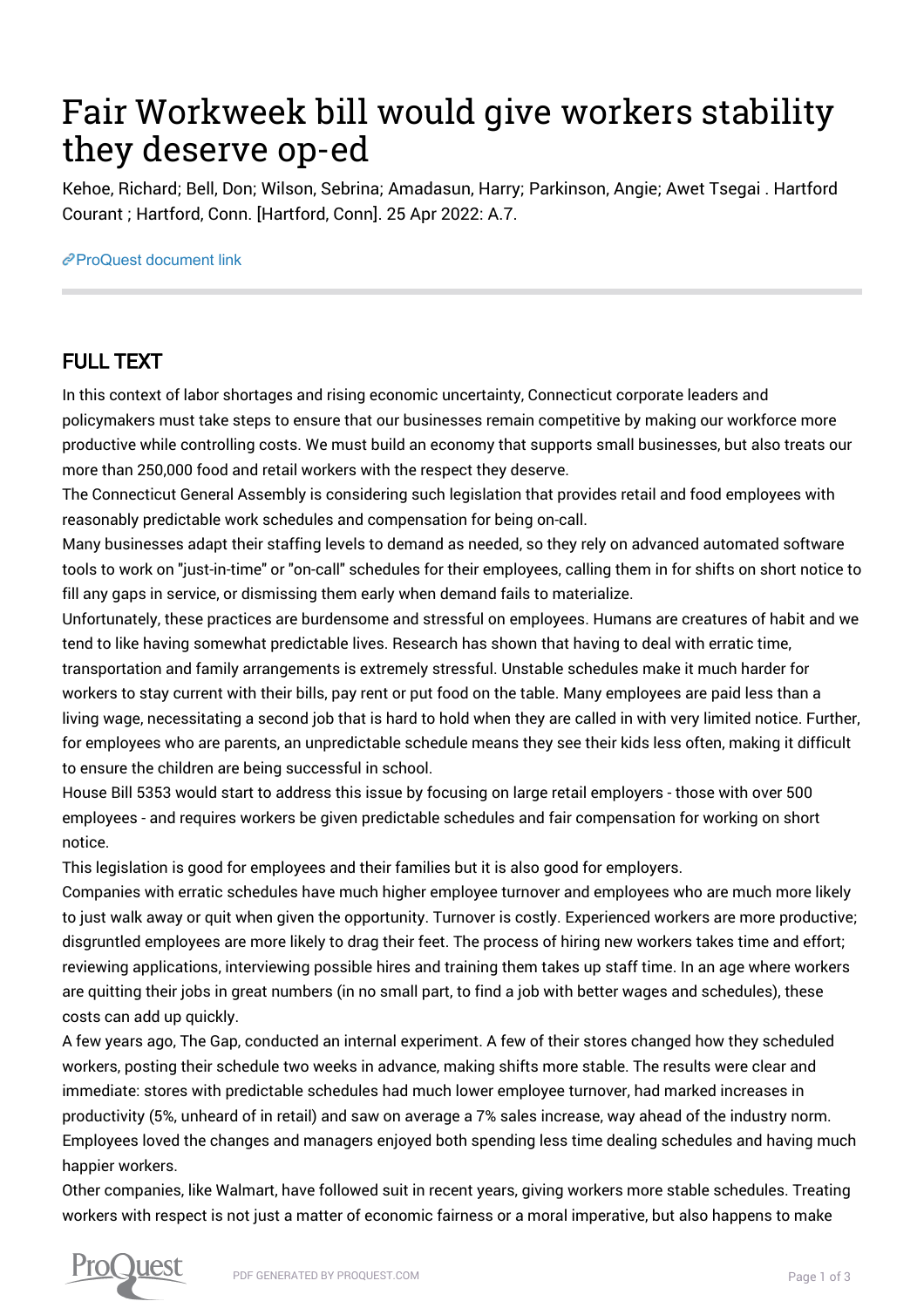good business sense.

The industry, however, has been slow to change.

House Bill 5353 will largely adopt the practices pioneered by The Gap and others of two-weeks advance notice for schedules. The proposed bill is similar to regulations already in effect in Seattle, Chicago, New York and Oregon that have had an immediate positive effect on workers - and has helped businesses retain and promote talent. Fair Workweek will give workers the stability they deserve - and make Connecticut businesses stronger in the process.

The writers are members of the East Hartford town council

Caption: The Connecticut General Assembly is considering legislation that would provide retail and food employees with reasonably predictable work schedules and compensation for being on-call. Wangkun Jia /Getty

## DETAILS

| Subject:                       | Schedules; Compensation; Employee turnover; Legislation; Food; Workweeks                                                        |
|--------------------------------|---------------------------------------------------------------------------------------------------------------------------------|
| <b>Business indexing term:</b> | Subject: Compensation Employee turnover Workweeks                                                                               |
| Location:                      | <b>Connecticut; United States--US</b>                                                                                           |
| Company / organization:        | Name: General Assembly-Connecticut; NAICS: 921120                                                                               |
| <b>Publication title:</b>      | Hartford Courant; Hartford, Conn.                                                                                               |
| First page:                    | A.7                                                                                                                             |
| <b>Publication year:</b>       | 2022                                                                                                                            |
| <b>Publication date:</b>       | Apr 25, 2022                                                                                                                    |
| <b>Publisher:</b>              | Tribune Publishing Company, LLC                                                                                                 |
| Place of publication:          | Hartford, Conn.                                                                                                                 |
| <b>Country of publication:</b> | United States, Hartford, Conn.                                                                                                  |
| <b>Publication subject:</b>    | <b>General Interest Periodicals--United States</b>                                                                              |
| <b>ISSN:</b>                   | 10474153                                                                                                                        |
| Source type:                   | Newspaper                                                                                                                       |
| Language of publication:       | English                                                                                                                         |
| Document type:                 | <b>News</b>                                                                                                                     |
| ProQuest document ID:          | 2653995603                                                                                                                      |
| <b>Document URL:</b>           | https://www.proquest.com/newspapers/fair-workweek-bill-would-give-workers-<br>stability/docview/2653995603/se-2?accountid=44910 |